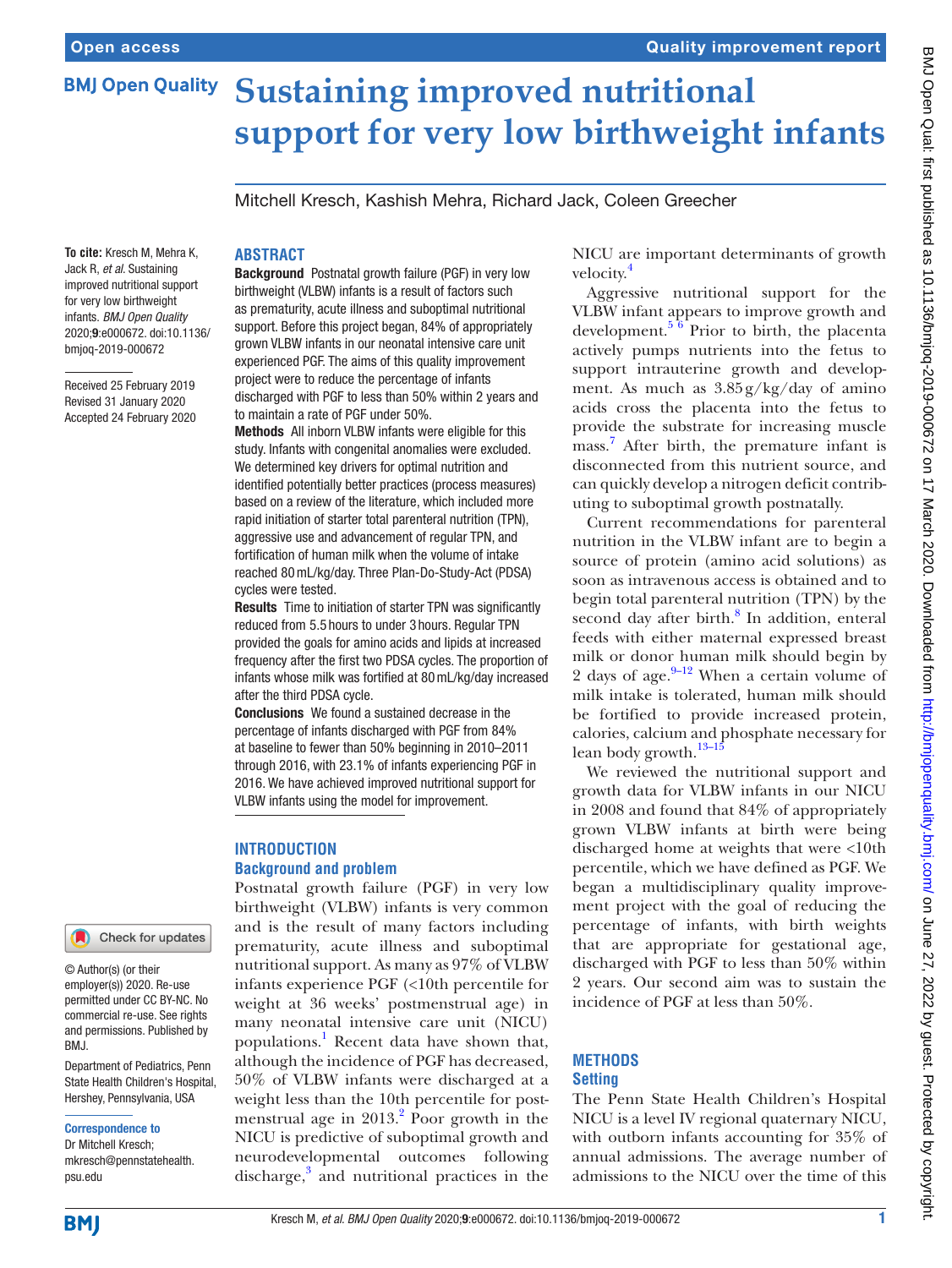

<span id="page-1-0"></span>Figure 1 Key driver diagram showing the aim, and the primary and secondary drivers towards that aim, and the change ideas that were developed. NICU, neonatal intensive care unit; TPN, total parenteral nutrition.

project was 512 infants per year, of which there was an average of 83 annual VLBW admissions each year. All inborn infants with birth weights less than 1500 g were eligible for this study. Infants with known congenital anomalies were excluded. The mean birth weight of the infants included in this project was 1180 g, and the mean gestational age was 29 completed weeks.

The NICU staff includes a nutritionist, a pharmacist as well as other allied health professionals (respiratory therapists, and occupational and physical therapists). All TPN orders were entered by house staff, fellows or advanced practice clinicians (neonatal nurse practitioners, physician assistants) with input from both the nutritionist and the pharmacist using the electronic medical record, which includes a TPN calculator.

#### **Process and outcome measures**

After a thorough review of the literature, our multidisciplinary team, consisting of physicians (fellows, attending neonatologist), nurses and a NICU nutritionist, determined the key drivers for optimal nutrition and identified potentially better practices (process measures), as shown in [figure](#page-1-0) 1. These included (1) more rapid initiation of starter TPN (a solution of 3% amino acids in either 5% or 10% dextrose); (2) aggressive use and advancement of regular TPN, which contains amino acids, dextrose, vitamins and minerals, trace elements, and intravenous lipids (Intralipid); and (3) fortification of human milk to 24 kcal/ounce when the infant's milk intake reached 80mL/kg/day. Our practice has been to initiate enteral feedings within the first 2 days after birth once the infant was stabilised from a cardiovascular and respiratory standpoint. Starter TPN is continued for the first day after birth, and regular TPN is usually begun on the second day after birth.

We collected data on time to begin starter TPN, defined as the time from birth until the starter TPN was connected to intravenous access (either an umbilical venous catheter or peripheral intravenous catheter). We also collected data on the number of patients whose initial regular TPN

ဥ

had  $3g/kg/day$  of amino acids and  $2g/kg/day$  of lipids, as recommended in the bundle of potentially better practices. We monitored the advancement of amino acids and lipids over the subsequent 4 days to determine the percentage of patients who were advanced by  $0.5g/kg/$ day for each macronutrient, as recommended in the bundle of potentially better practices. The intake of either mother's milk or donor human milk at which fortification was begun was recorded for each infant. In the most recent 3 years, we collected data on the percentage of infants who began fortification at 80mL/kg/day (compliance with potentially better practices).

The outcome measure (PGF) was defined as the number of infants who were born with birth weights appropriate for gestational age who were discharged home at weights that were <10th percentile for their postmenstrual age.

## **Plan-Do-Study-Act cycles**

- 1. First Plan-Do-Study-Act (PDSA) cycle bundle (January– March 2010):
	- a. Ready-made starter TPN available in the NICU: the previous system for providing early amino acid intake required that starter TPN be prepared in the pharmacy, delivered from the pharmacy to the NICU and then administered to the patient. The system improvement was to have ready-made bags of starter TPN in the NICU.
	- b. Education of staff on regular TPN (inservice conferences and staff meetings):
		- Start with  $2g/kg/day$  of lipid and  $3g/kg/day$  of amino acids.
		- Advance lipids by 0.5g/kg/day to a maximum of  $3g/kg/day$ .
		- Advance amino acids by  $0.5g/kg/day$  to a maximum of 4g/kg/day.
		- Advance glucose infusion rate from 5mg/kg/ min by 1–2mg/kg/min each day to a maximum of  $10-12$  mg/kg/min.
	- c. Fortification of expressed breast milk when milk intake volume is 80mL/kg/day.
- 2. Second PDSA cycle: place potentially better practices guideline in bedside reference manual (went online in 2012).
- 3. Third PDSA cycle: re-education of staff in the first quarter of 2015 (inservice conferences and staff meetings).

## **Data analysis**

We collected data on time from birth to initiation and infusion of starter TPN at baseline and then each year after implementation of the new bundle. We also collected data on the compliance with initial regular TPN dosages  $(g/kg/day)$  of amino acids and lipids, as well as data on the compliance with advancement of these macronutrients on subsequent days of TPN infusion. The average volume of intake when milk fortification was begun was also collected. In the most recent calendar years, 2014– 2016, we also examined the percentage of patients who began human milk fortification at 80mL/kg/day.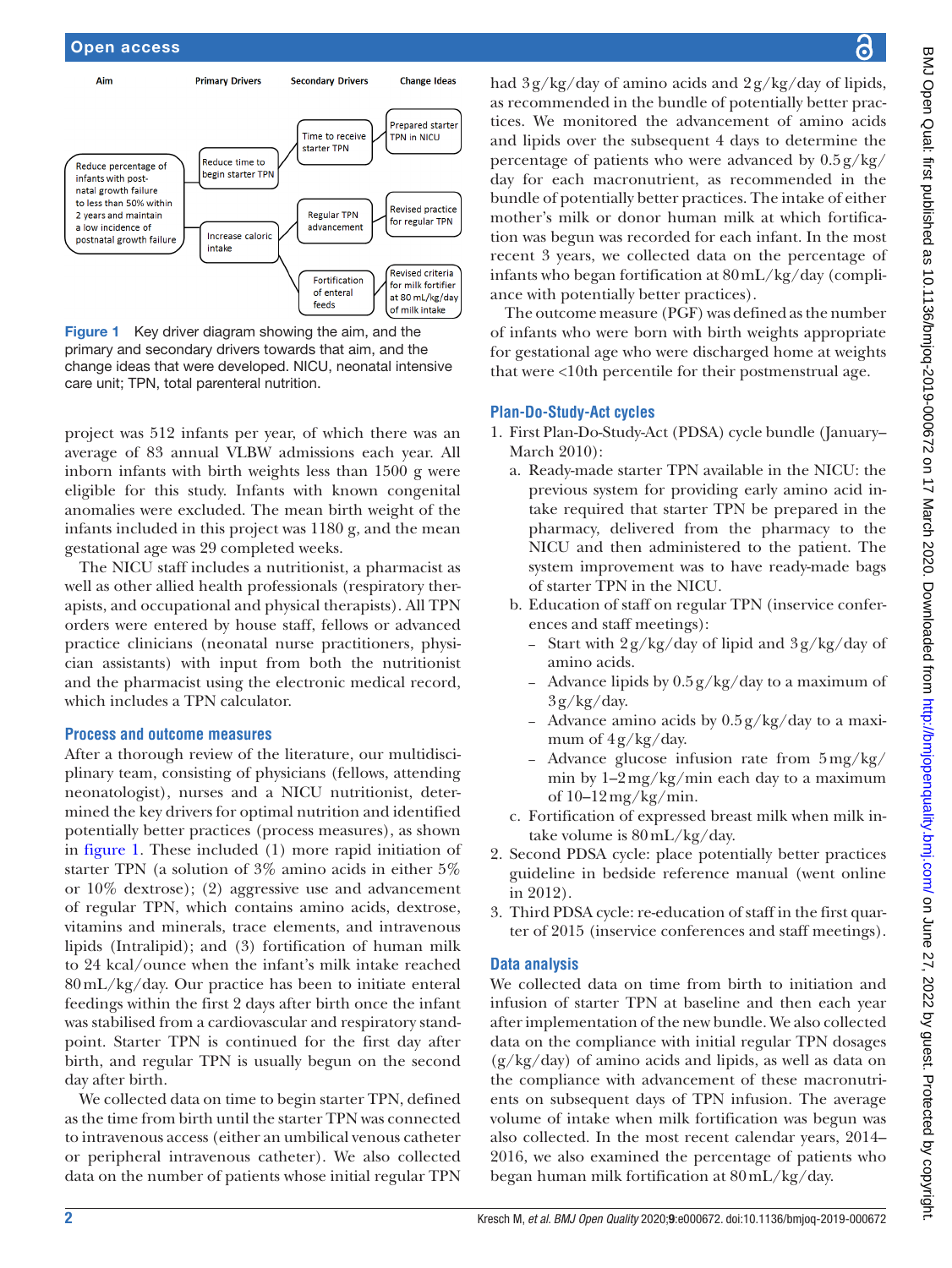We analysed the data using decision rules commonly applied to run charts, where a signal is considered significant when eight or more points are below (or above) the median for the data. We also used statistical process control methods to analyse control charts as appropriate, where eight or more points are below (or above) the mean for the data expressed in the control chart. Because the data for the time to begin starter TPN are continuous and the subgroups for each time point had multiple observations, we used X-bar and S-charts to analyse these data. To analyse the data for PGF, we used a P-chart since these data were discrete attributes classified as a proportion with PGF with unequal subgroup sizes. We used Minitab V.18 to analyse data and construct control charts.

#### **Results Process measures**

During the baseline period in 2009, the average time to initiate starter TPN was 5.5hours (330min). After implementation of the first bundle, we saw an immediate drop in the time to 3.5hours (210min). In the subsequent years through 2016, we have sustained this time to initiation of starter TPN to the goal of under 3hours (180min), except for the third quarter of 2013, as shown in the run chart [\(figure](#page-2-0) 2A). Control X-bar and S-charts show that this was a significant decrease in both the mean time to begin starter TPN as well as a significant decrease in the variability in the time to begin starter TPN [\(figure](#page-2-0) 2B).

We provided 3g/kg/day of amino acids for 66% of VLBW infants on the first day of regular TPN during the baseline period in 2009. This has shown a steady improvement, so that  $84\%$  of VLBW infants received  $3g/kg/day$ of amino acids on the first day of regular TPN in 2016. During the baseline period in 2009, we only provided 2g/ kg/day of lipids for 18% of VLBW infants. This rapidly improved between 2010 and 2016, so that 2g/kg/day of lipids were provided for 91% of VLBW infants in 2016.

There was an increase in the percentage of patients whose amino acids in regular TPN were advanced for subsequent days 3 through 6 as recommended (by 0.5g/  $kg/day$  to a maximum of  $4g/kg/day$ , but the compliance with this recommendation was only between 20% and 67% between days 3 and 6 of regular TPN. In contrast, lipids were advanced as recommended (by 0.5g/kg/day to a maximum of  $3g/kg/day$ ) in  $68\% -90\%$  of patients on day 3 between 2011 and 2016, in  $64\% - 88\%$  of patients on day 4 between 2010 and 2016, and in 68%–94% of patients on day 5 between 2010 and 2016. Since lipids were advanced to a maximum of 3g/kg/day in the baseline period in 2009, by day 6 there was no change in the compliance with the recommendation to have reached the maximum infusion of lipids at  $3g/kg/day$ . In fact, we noted a decrease in the compliance with providing 3g/ kg/day of lipids on day 6 between 2014 and 2016, perhaps related to our enteral feeding practice of advancing milk feeds more consistently during these years so that lipids were no longer indicated for about 45% of VLBW infants

**Time to Begin Starter TPN**  $\overline{\mathbf{A}}$ 400 350 300 250 Minutes 200 150 100 50  $\boldsymbol{\theta}^N$  $11, 10, 7$ 2016 Qtr 3<br>2016 Qtr 4  $\ddot{\tilde{g}}$ Qtr3 1010 Qtr  $Q_{\text{tr2}}$  $\frac{1}{2}$  $\tilde{g}$  $\ddot{\bar{a}}$ Ä ă  $\ddot{a}$  $\frac{1}{2}$ 2014 Qtr ă È ă 2009 2010 2011 2011 2011<br>2012 **2012 2013**  $2013$ 2014 2015 310 2015<br>2016 2016  $\frac{2}{3}$ 2014  $\frac{4}{14}$ 2015 **Baseline Transition After Implementation** 



<span id="page-2-0"></span>**Figure 2** (A) Run chart showing the time to begin starter TPN. During PDSA cycle 1, we implemented the process whereby ready-for-use starter TPN was stored in the NICU rather than waiting for starter TPN to be made in the pharmacy. This significantly reduced the time to begin starter TPN within 1–2 years below the goal of 180min (solid black line), which has been sustained through 2016. The dashed line represents the baseline median time to begin starter TPN, and there is a significant signal with 17 consecutive points below the median that began during the transition period in the third quarter of 2010 and continued through 2016. The numbers (N) of patients included in each quarter are shown just above the x-axis. (B) Control X-bar and S-charts of the time to begin starter TPN in minutes. Upper (UCL) and lower (LCL) control limits are shown for each chart, showing a significantly decreased mean time to begin starter TPN and a markedly decreased variability (SD). NICU, neonatal intensive care unit; PDSA, Plan-Do-Study-Act; TPN, total parenteral nutrition.

on day 6 in 2016 (our practice is to discontinue intravenous lipids when the volume of milk intake reaches  $80-100$  mL/kg/day).

During and after the implementation of the bundle of potentially better practices in the first PDSA cycle, we did not see a change in the mean volume of human milk intake at which fortification was begun. We re-educated the staff in 2014–2015 and examined the compliance with the recommendation to begin fortification at an intake of  $80 \text{ mL/kg/day}$  by recording the percentage of patients who did begin fortification at this volume of intake between 2014 and 2016. We saw an increase in the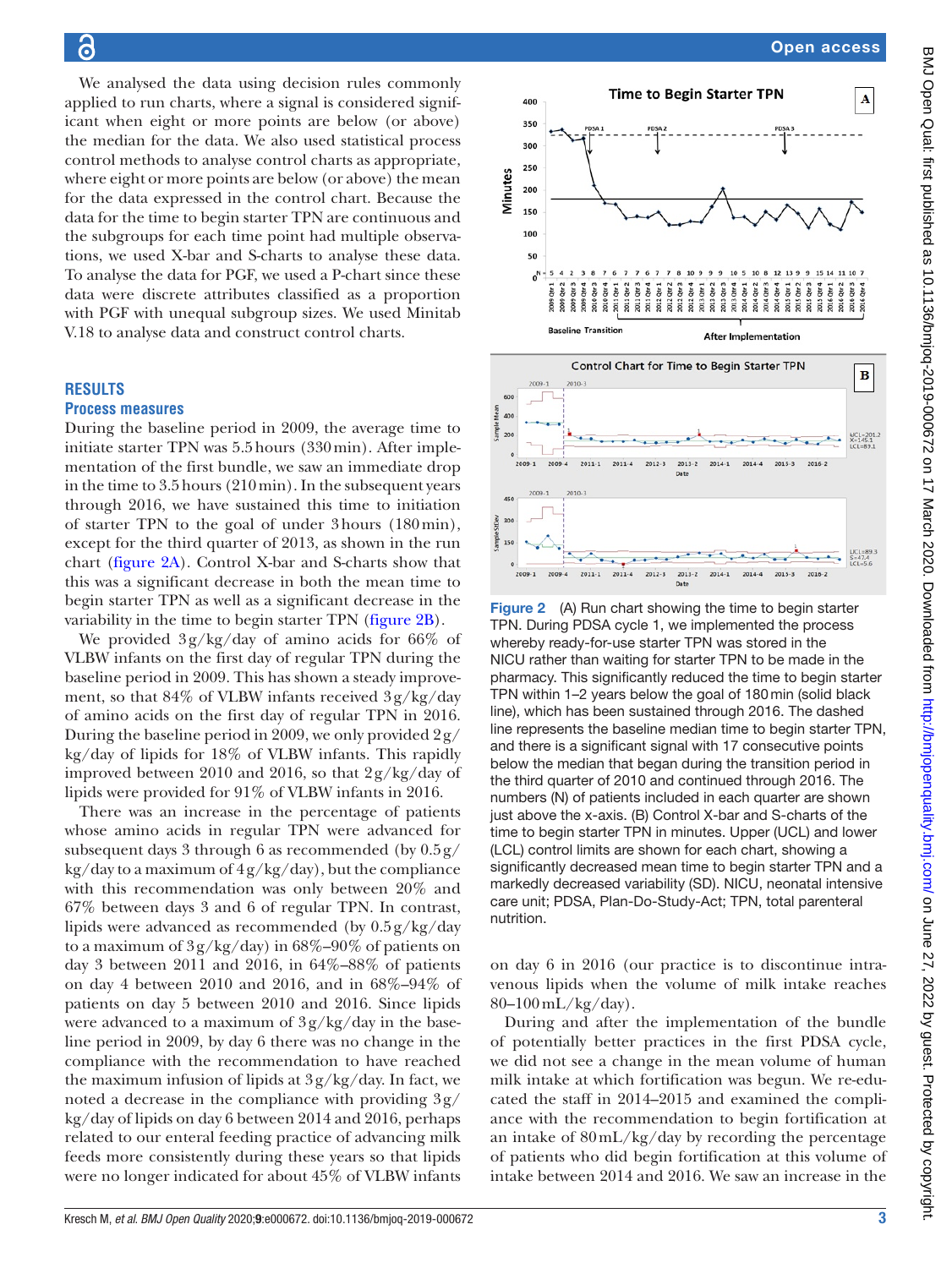



<span id="page-3-0"></span>Figure 3 (A) Graph of the outcome measure showing that after implementation of PDSA cycle 1, reinforcing the guideline for human milk fortification by placing the bedside reference manual online (PDSA cycle 2) and re-education of staff (PDSA cycle 3), there was a sustained improvement in the percentage of infants born appropriately grown for gestational age who developed PGF (defined as discharge weight <10th percentile). The solid black line represents the goal of reducing the incidence of PGF to less than 50%. PDSA cycles are depicted by arrows. (B) Control P-chart shows a significant reduction in the proportion of very low birthweight infants with PGF beginning in 2010 (after PDSA cycle 1), which was sustained through 2016. There was a significant signal in 2016 showing a further reduction in PGF. LCL, lower control limit; PDSA, Plan-Do-Study-Act; PGF, postnatal growth failure; UCL, upper control limit.

percentage of patients who began fortification at 80mL/ kg/day from 31% in 2014 to 66% in 2016.

#### **Outcome measure**

We had a significant reduction in the percentage of VLBW Appropriate for gestational age (AGA) infants being discharged with PGF from the baseline of 84% in 2008–2009 to 38% in 2010–2011, as shown in [figure](#page-3-0) 3. We have sustained this percentage, meeting our goal of having fewer than 50% of AGA infants experiencing PGF through 2016. In 2016, only 23.1% of infants experienced PGF ([figure](#page-3-0) 3A). The control P-chart shows that there was a significant decrease in the proportion of VLBW infants with PGF after implementation of the potentially better

practices, which was sustained and showed another significant signal (decrease in PGF) in 2016 ([figure](#page-3-0) 3B).

#### **Lessons and limitations**

We have achieved a sustained improvement in nutritional support for VLBW infants, as evidenced by a reduced incidence of PGF, by implementing systematic evidencebased changes in practice. When we began this project, the system for providing early amino acid intake required that starter TPN (a solution of 3% amino acids in either 5% or 10% dextrose) be prepared in the pharmacy, delivered from the pharmacy to the NICU and then administered to the patient. The system improvement of having ready-made bags of starter TPN in the NICU, which eliminated the delay encountered by waiting for this nutritional product to be mixed and then delivered, resulted in a decrease in the time to begin starter TPN from 5.4 to 2.2hours. We speculate that this improvement most likely contributed to the decreased protein deficit that these infants experience in the first day after birth, which had the downstream effect on reducing PGF.

Prior to beginning this improvement project, subsequent regular TPN (including lipids, vitamins, minerals and elements, in addition to amino acids and dextrose) on day 2 would provide 2.8g/kg/day of amino acids and 1g/kg/day of lipids. In randomised controlled trials, initiation of higher dosages of intravenous lipid emulsions (2g/kg/day) in VLBW infants was shown to be well tolerated without adverse effects.<sup>16 17</sup> Higher intravenous lipid intake was associated with improved anabolism and improved nitrogen balance.<sup>17</sup> Based on the evidence, we changed our practice of providing regular TPN so that we started with  $3g/kg/day$  of amino acids and  $2g/kg/$ day of intravenous lipids, and then advanced the amino acid dosage by 0.5g/kg/day to a maximum of 4g/kg/ day and advanced the lipid dosage by 0.5g/kg/day to a maximum of  $3g/kg/day$ . We saw a significant increase in the percentage of patients who received the goal of  $2g/$ kg/day of lipids on day 2 in the 2 years after implementation, which has been sustained through 7 years after implementation. Recently, a higher intravenous lipid dosage up to 3.8g/kg/day was shown to improve postnatal head growth. $18$  This must be weighed against the risk of TPN-associated cholestasis when using intravenous lipids over a prolonged period of time.

We also demonstrated a modest increase in the percentage of patients who received the goal of 3g/kg/ day of amino acids on day 2 over the 7 years after implementation. Subsequent advancement of TPN from days 3 to 6 after birth also showed significant improvement in the percentage of patients in whom the goal for advancement of lipids from 2 to 3g/kg/day was achieved over the 7 years after implementation. We also found a modest increase in the percentage of patients who received the goal of advancement of amino acids from 3 to 4g/kg/day over the 7 years after implementation. The improvements in the provision of amino acids and lipids in regular TPN

ဥ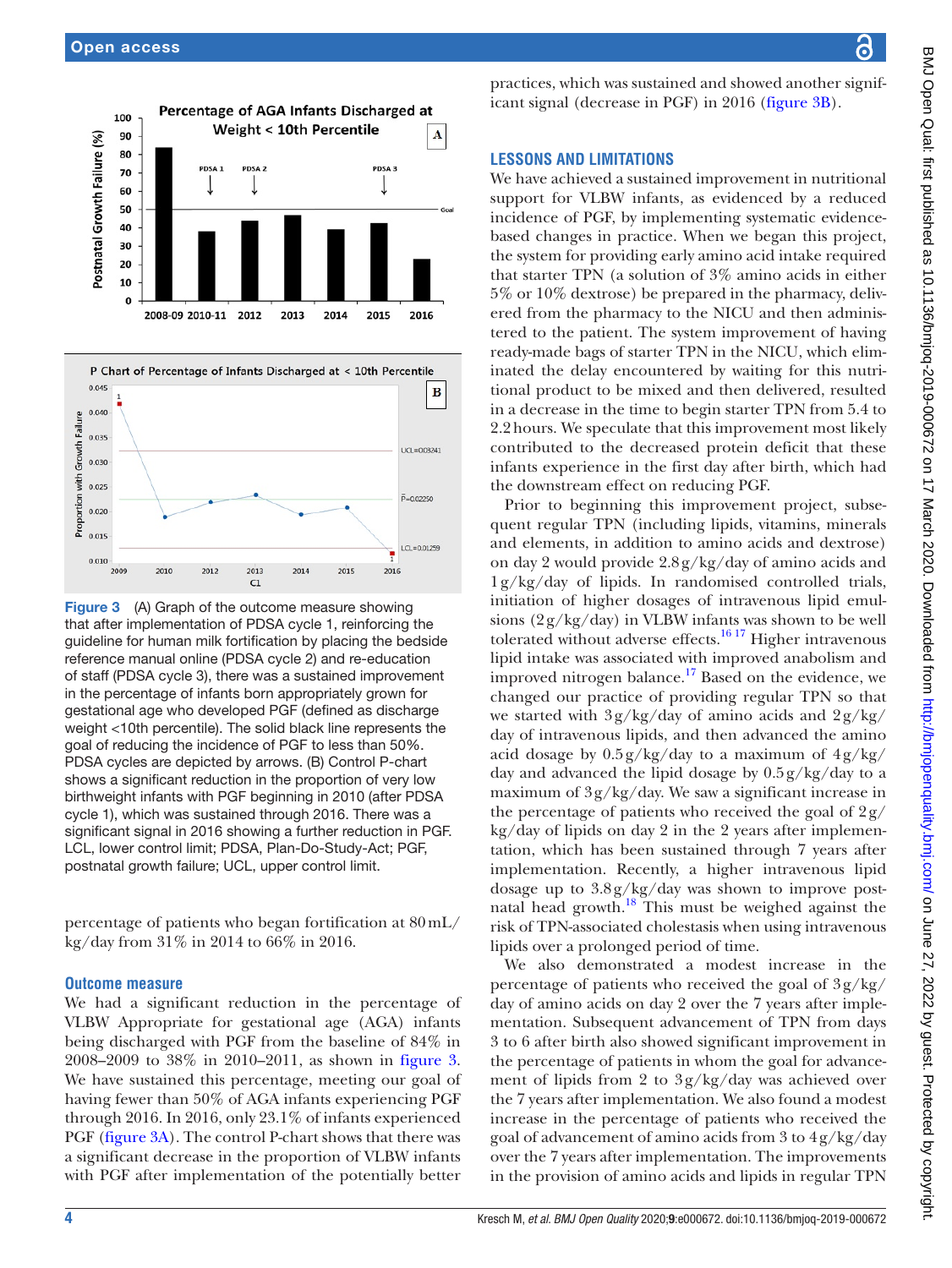Open access

most likely also contributed to the improved outcome of decreased PGF that we have shown. We speculate that the improved positive nitrogen balance achieved with higher amino acid intake and improved protein/energy intake ratios resulted in improved growth earlier than prior to implementation, which had the downstream effect on reducing PGF.

Recent evidence has shown that providing early concentrated amounts of parenteral amino acids to VLBW infants will improve postnatal growth and neurodevelopmental outcome.<sup>6 8'19 20</sup> In addition, nitrogen balance can be improved with the use of early intravenous amino acid solutions.<sup>20</sup> <sup>21</sup> Starter TPN is designed to accomplish this. The initial nutritional support immediately after birth, provided by starter TPN, is followed by the intravenous administration of regular TPN which includes lipids, vitamins, minerals and elements, in addition to dextrose and amino acids. Studies have shown that advancing from 3g/kg/day of amino acids in increments to a goal of 4g/kg/day of amino acids improved growth, bone mineralisation and neurodevelopmental outcome in VLBW infants. $6^{22}$  The use of higher concentrations of amino acids and lipids, in a standardised, concentrated parenteral solution that included added macronutrients, was shown to improve postnatal head growth in preterm infants with birth weights <1200g. [18](#page-5-11)

Another potentially better practice we identified was to begin fortification of human milk feeds when the volume of intake reached 80mL/kg/day. Early studies showed that providing enriched formula to preterm infants was associated with improved weight gain, nitrogen retention and neurodevelopment.<sup>[14 23–25](#page-5-14)</sup> Recent evidence has shown that feeding human milk to preterm infants is optimal in terms of feeding tolerance, promoting intestinal motility, reducing intestinal permeability, reducing late-onset sepsis and hospital costs, and reducing the incidence of necrotising enterocolitis.<sup>26–31</sup> Fortification of human milk is necessary for providing increased protein, calcium, phosphate and caloric intake, which allows for improved growth prior to discharge.<sup>[32](#page-5-16)</sup> Recent studies suggest that initiation of fortification can occur at volumes of milk intake as low as  $20-40\,\mathrm{mL/kg/day}$ .<sup>15 27 33</sup> When we began this project in 2009, we developed and implemented a guideline that recommended fortification at a volume of milk intake of 80mL/kg/day rather than waiting until intake was  $120 \text{ mL/kg/day}$ . In the current quality improvement report, measurement of the average intake of milk at which fortification was provided did not show improvement over the 7-year period. When data were analysed for the most recent 3-year epoch after a third PDSA cycle, which emphasised re-education of the potentially better practices, we did find a significant increase in the percentage of patients whose milk feeds were fortified according to this recommendation. We have recently changed this recommendation, based on our recent review of the literature, so that fortification now begins at a milk intake of  $40 \text{ mL/kg/day}$ . We are continuing to collect these process metric data. We speculate that the

improved earlier fortification of enteral feeds contributed to the improved outcome of reducing PGF.

A strength of this study is that this was a multidisciplinary effort including nurses, physicians and a dedicated neonatal nutritionist as part of the core quality improvement team. Having the neonatal nutritionist present on rounds in the NICU helped in the successful implementation of these practice changes. In addition, the unitspecific culture of quality improvement and patient safety helped in the implementation of the potentially better practices. These contextual aspects in our NICU were important for the success of the project. In the model for success in quality, context is theorised to be an important aspect in the implementation and spread of any improvement effort.<sup>34 35</sup> The leadership of our academic medical centre is committed to supporting patient safety and quality improvement throughout the organisation, with departments of patient safety and quality improvement. The system change of having starter TPN ready-made and in the NICU, with the help and guidance of the pharmacy, resulted in a rapid and successful implementation of this practice. It is well documented that system changes have much more impact on implementation of process changes and outcomes than do educational efforts of staff.<sup>3</sup>

There are, however, several limitations to this project that we recognise. First, other aspects of practice changes (such as development of a donor human milk programme, change in the type of fortifier from bovine milk-based to human milk-based fortifier) may have contributed to the improved outcome. However, the use of donor human milk and human milk-based fortifier did not occur until 2015 after we had already seen a significant improvement in the outcome. We also did not measure short-term growth parameters, such as days to regain birth weight and days to reach full enteral feeds.

The outcome measure of PGF has shown a significant and sustained improvement in the 7 years since implementation. We believe that improved nitrogen balance and amino acid and energy intake in the first few days after birth, along with earlier fortification of milk feedings in the first week after birth, significantly impacted the growth trajectory of the infants, leading to reduced PGF. This may have important implications for improving other neonatal outcomes, such as the incidence of bronchopulmonary dysplasia and necrotising enterocolitis, as well as better neurodevelopmental outcomes.

# **Conclusion**

In summary, we have shown that a quality improvement project to improve nutrition in VLBW infants can be sustained by following the model for improvement, with changes in practice based on evidence-based medicine and improvements in the system.

Acknowledgements We gratefully thank Richard A Ehrenkranz, MD for his thoughtful review of the manuscript and constructive advice. This paper is dedicated in loving memory to his lasting influence on many of us who work to